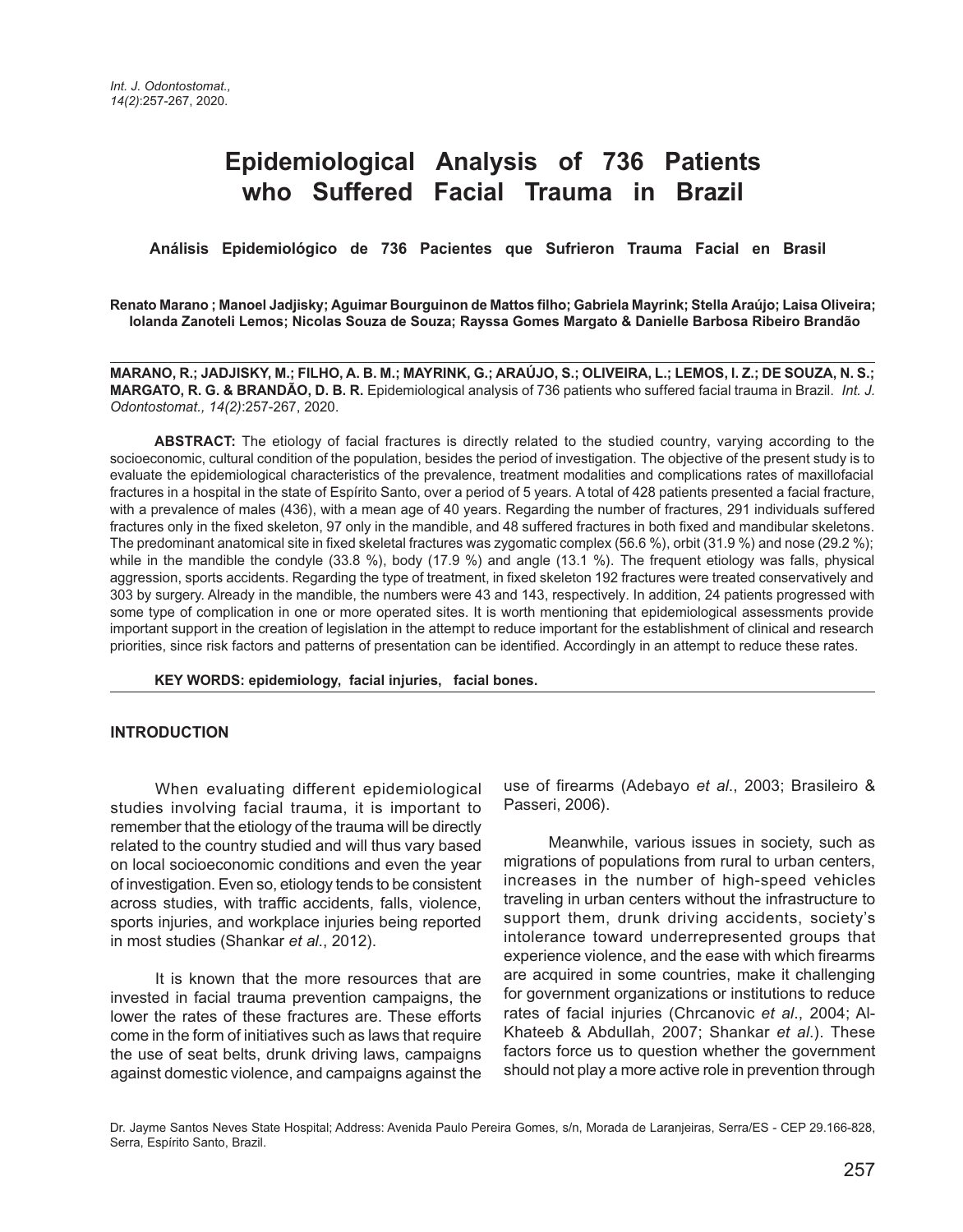public policy, since the cost of prevention campaigns will be always lower than the cost of treatment (Boffano *et al*., 2014).

The parts of the face most commonly subjected to fractures are the mandibular bone, the zygomatic complex, and the nasal bones, though the anatomical regions involved in a given injury vary according to the mechanism and energy of the trauma (Brook & Wood, 1983: Thorn *et al*., 1986; Lindqvist *et al*., 1986).

 This study was developed to evaluate the epidemiological characteristics of the prevalence, treatment modalities, and complication rates of maxillofacial fractures in the Brazilian state of Espírito Santo from 2013 to 2017. The results are also compared to those from similar studies in other countries.

### **MATERIAL AND METHOD**

This was a retrospective and longitudinal study of patients with maxillofacial traumas treated by the Department of Oral and Maxillofacial Surgery and Traumatology of Jayme Santos Neves Hospital in the city of Serra, Espírito Santo State, Brazil, over a fiveyear period (February 1, 2013 to December 31, 2017). Data on patient age, sex, and socioeconomic status, as well as on the etiology, nature, and type of injury plus data on any concomitant lesions (skull, neck, thorax, upper limb, lower limb, abdomen) were collected from electronic medical records. Maxillofacial fractures were distributed according to their etiological factors: traffic accidents (accidents involving automobiles, motorcycles, bicycles, and pedestrians), gunshot wounds, falls, sports injuries, workplace injuries, and other factors. The fractures were divided into two groups: the mandible and the middle and upper thirds of the face. The injuries

|  |  |  | Table I. Number of patients with facial fractures. |
|--|--|--|----------------------------------------------------|
|  |  |  |                                                    |

| Number of patients with  |     | Male  |     | Female |
|--------------------------|-----|-------|-----|--------|
| facial trauma            | n   | %     | n   | %      |
| None                     | 204 | 37.1  | 104 | 55.9   |
| One                      | 187 | 34.0  | 50  | 26.9   |
| Two                      | 99  | 18.0  | 25  | 13.4   |
| Three                    | 38  | 6.9   | 5   | 2.7    |
| Four                     | 11  | 2.0   |     |        |
| Five                     | 8   | 1.5   |     | 0.5    |
| Six                      | 1   | 0.2   | 1   | 0.5    |
| Eight                    | 1   | 0.2   |     |        |
| Nine                     | 1   | 0.2   |     |        |
| Total number of patients | 550 | 100.0 | 186 | 100.0  |

involving the middle and upper thirds of the face were divided into zygomatic complex fractures (those involving the body, arch, or the body + arch), maxillary fractures (those involving a LeFort I, II, and III fractures, sagittal bones, or other maxillary fractures), fractures of the nasal bone, frontal bone fractures, pure orbital fractures (superior, lateral, and medial), and nasoorbitoethmoid (NOE) fractures. Fractures involving the mandible were divided into condyle, coronoid, angle, ramus, body, symphysis, parasymphysis, and dento-alveolar fractures.

 The data obtained also included information on treatment, follow-up results, and complications. Patient management style was divided into conservative (no surgical reduction) or surgical (requiring at least one intervention for reduction and/or fixation of facial fractures). The surgical interventions used were closed reduction (Erich arch bars or intermaxillary fixation screws combined with steel wires) or open reduction and fixation of bone segments with plates, miniplates, and/or screws, depending on the case. The complications studied included infection, malocclusion, and nonunion.

Patients whose medical records were not properly completed were excluded from the study, as were patients who had refused treatment and patients who were not evaluated by the hospital's oral and maxillofacial surgery and traumatology team. Data are presented as part of a descriptive statistical analysis.

### **RESULTS**

Over the five years of the study, 1,534 patients who with maxillofacial injuries were treated at the study site. After 488 were excluded, a total of 736 patients were included. Of these, 428 patients presented with

> some type of facial fracture, 346 of whom were men and 82 of whom were women (Table I). The patients' age distribution is provided in Table II. The mean age was 40 years, and age ranged from 3 to 105 years. The mean age of the male patients was 38.3 years, while the mean age of female patients was 45.1 years.

The facial fractures were divided into two groups: those involving the middle and upper thirds of the face and those involving the mandible. Of the 428 patients with facial fractures, 291 individuals had fractures only in the middle and upper thirds of the face, 97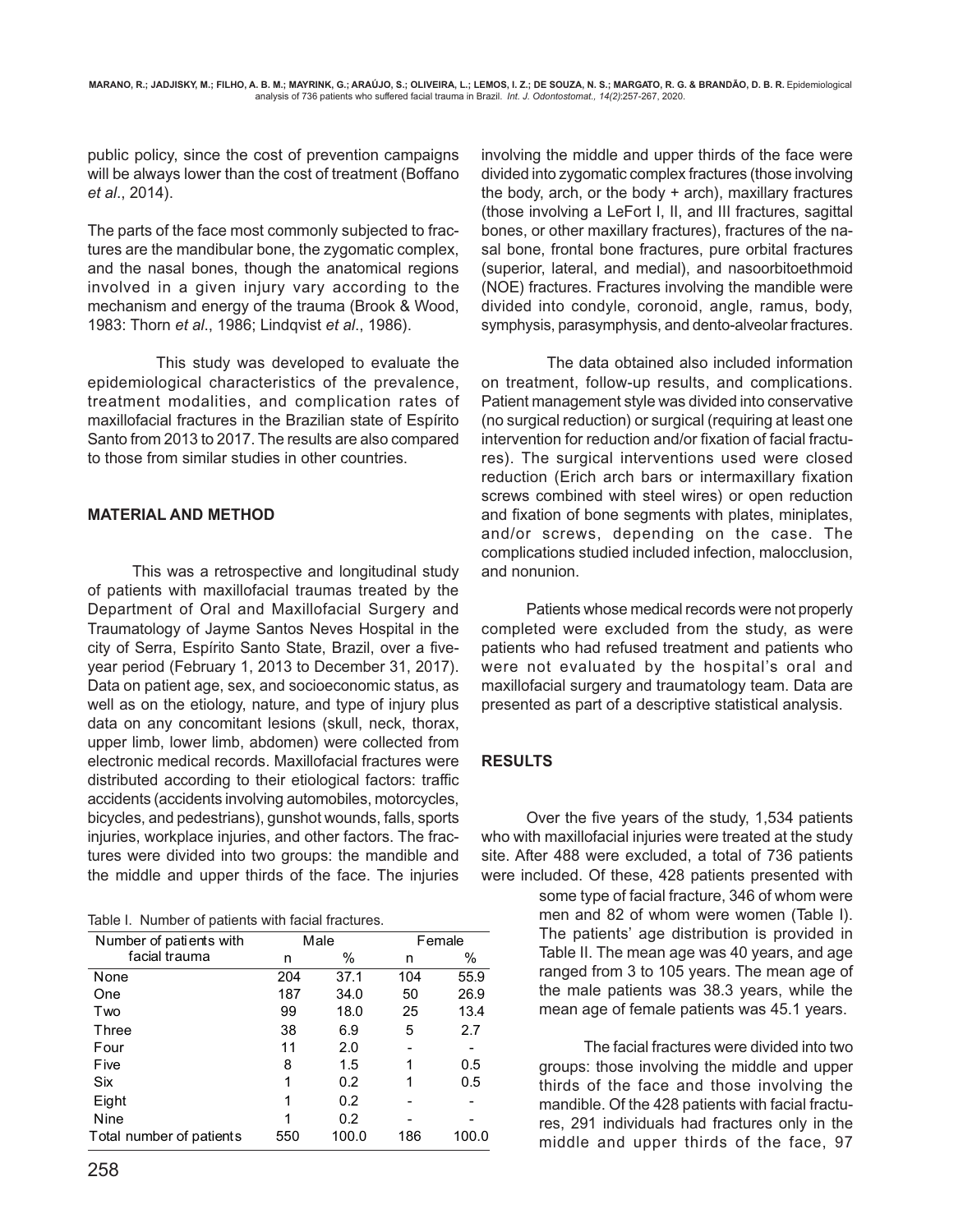Type of Fracture – Middle and Upper Thirds of the Face

Type of Fracture - Middle and Upper Thirds of the Face

Variable

individuals had fractures only in the mandible, and 48 suffered fractures in both the mandible and the middle and upper thirds of the face (Table III). In the middle and upper thirds of the face, the fractures most frequently involved the zygomatic complex (192 patients; 56.6 %), followed by orbital bone fractures (108 patients; 31.8 %), nose fractures (99 patients; 29.2 %), maxillary fractures (54 patients; 15.9 %), frontal bone fractures (29 patients; 8.5 %) and NOE fractures (13 patients; 3.8 %) (Table IV). The mandibular fractures were reported in 145 patients. The highest incidences of mandibular fractures occurred as follows: 33.8 % in the condyle, 17.9 % in the body, 15.9 % in the angle, 13.1 % in the ramus, 13.1 % in the symphysis, 9.7 % in the parasymphysis, and 4.1 % represented dento-alveolar and coronoid fractures (Table V).

Traffic accidents were associated with the highest number of fractures, 90 of which involved the zygomatic complex, 51 of which involved the ns between variables and fracture type - middle and upper thirds of the face. orbital bone, 27 of which involved the nose, 20 of which involved the maxillary bone, 14 of which involved the frontal bone and 5 of which represented a NOE fracture (Table VIa). Out of the traffic accidents that caused fractures in the mandibular bone, 22 patients experienced

|      |  | Table II. Age of the patients with facial fractu- |  |  |
|------|--|---------------------------------------------------|--|--|
| res. |  |                                                   |  |  |

| Variable          | n   | %     |
|-------------------|-----|-------|
| Sex               |     |       |
| Male              | 550 | 74.7  |
| Female            | 186 | 25.3  |
| Age Range         |     |       |
| 0 to 10 years     | 1   | 0.1   |
| 11 to 20 years    | 54  | 7.3   |
| 21 to 30 years    | 205 | 27.9  |
| 31 to 40 years    | 160 | 21.7  |
| 41 to 50 years    | 136 | 18.5  |
| 51 to 60 years    | 84  | 11.4  |
| 61 to 70 years    | 53  | 7.2   |
| 71 years or older | 43  | 5.8   |
| Total             | 736 | 100.0 |

| orbital bone, 27 of which involved the nose, 20 of<br>which involved the maxillary bone, 14 of which<br>involved the frontal bone and 5 of which<br>represented a NOE fracture (Table VIa). Out of<br>the traffic accidents that caused fractures in the<br>mandibular bone, 22 patients experienced<br>Table II. Age of the patients with facial fractu-<br>res. |     |       | Comparisons between variables and fracture type – middle and upper thirds of the face |  |  |  |  |  |
|-------------------------------------------------------------------------------------------------------------------------------------------------------------------------------------------------------------------------------------------------------------------------------------------------------------------------------------------------------------------|-----|-------|---------------------------------------------------------------------------------------|--|--|--|--|--|
| Variable                                                                                                                                                                                                                                                                                                                                                          | n   | %     |                                                                                       |  |  |  |  |  |
| Sex                                                                                                                                                                                                                                                                                                                                                               |     |       |                                                                                       |  |  |  |  |  |
| Male                                                                                                                                                                                                                                                                                                                                                              | 550 | 74.7  |                                                                                       |  |  |  |  |  |
| Female                                                                                                                                                                                                                                                                                                                                                            | 186 | 25.3  |                                                                                       |  |  |  |  |  |
| Age Range                                                                                                                                                                                                                                                                                                                                                         |     |       |                                                                                       |  |  |  |  |  |
| 0 to 10 years                                                                                                                                                                                                                                                                                                                                                     | 1   | 0.1   |                                                                                       |  |  |  |  |  |
| 11 to 20 years                                                                                                                                                                                                                                                                                                                                                    | 54  | 7.3   |                                                                                       |  |  |  |  |  |
| 21 to 30 years                                                                                                                                                                                                                                                                                                                                                    | 205 | 27.9  |                                                                                       |  |  |  |  |  |
| 31 to 40 years                                                                                                                                                                                                                                                                                                                                                    | 160 | 21.7  |                                                                                       |  |  |  |  |  |
| 41 to 50 years                                                                                                                                                                                                                                                                                                                                                    | 136 | 18.5  |                                                                                       |  |  |  |  |  |
| 51 to 60 years                                                                                                                                                                                                                                                                                                                                                    | 84  | 11.4  |                                                                                       |  |  |  |  |  |
| 7.2<br>61 to 70 years<br>53                                                                                                                                                                                                                                                                                                                                       |     |       |                                                                                       |  |  |  |  |  |
| 43<br>5.8<br>71 years or older                                                                                                                                                                                                                                                                                                                                    |     |       |                                                                                       |  |  |  |  |  |
| Total                                                                                                                                                                                                                                                                                                                                                             | 736 | 100.0 |                                                                                       |  |  |  |  |  |
| Table III. Patients with facial fractures.                                                                                                                                                                                                                                                                                                                        |     |       |                                                                                       |  |  |  |  |  |
| Type of Facial Fracture                                                                                                                                                                                                                                                                                                                                           | n   | %     |                                                                                       |  |  |  |  |  |
| None (non-facial fracture)                                                                                                                                                                                                                                                                                                                                        | 300 | 40.8  |                                                                                       |  |  |  |  |  |
| Middle and upper thirds                                                                                                                                                                                                                                                                                                                                           |     |       |                                                                                       |  |  |  |  |  |
| of the face                                                                                                                                                                                                                                                                                                                                                       | 291 | 39.5  |                                                                                       |  |  |  |  |  |
| Mandible                                                                                                                                                                                                                                                                                                                                                          | 97  | 13.2  |                                                                                       |  |  |  |  |  |
| All thirds of the face                                                                                                                                                                                                                                                                                                                                            | 48  | 6.5   | Table IV.                                                                             |  |  |  |  |  |
| Total                                                                                                                                                                                                                                                                                                                                                             | 736 | 100.0 |                                                                                       |  |  |  |  |  |

|                          | Fracture of<br>zygomatic<br>complex<br>the |               | Orbital fracture                |                                | Nasal fracture |                                                      | Maxilary<br>fracture |              | Frontal bone<br>fracture |                                                       | NOE fracture |                                               |                             | patients with fractures<br>in the middle and<br>upper thirds of the<br>face<br>Total number of |
|--------------------------|--------------------------------------------|---------------|---------------------------------|--------------------------------|----------------|------------------------------------------------------|----------------------|--------------|--------------------------|-------------------------------------------------------|--------------|-----------------------------------------------|-----------------------------|------------------------------------------------------------------------------------------------|
|                          | c                                          | R.            | $\mathbf{a}$                    | ℅                              | c              | ℅                                                    | $\overline{a}$       | ಸ್           | $\mathbf{C}$             | ℅                                                     | c            | ℅                                             | $\mathbf{a}$                | $\aleph$                                                                                       |
| Sex                      |                                            |               |                                 |                                |                |                                                      |                      |              |                          |                                                       |              |                                               |                             |                                                                                                |
| Male                     | 159                                        | 82.8          | 86                              |                                | 78             |                                                      | 45                   | 83.3<br>16.7 | 26                       |                                                       | 51           | 92.3<br>7.7                                   | 272<br>67                   | 80.2                                                                                           |
| Female                   | 33                                         | 17.2          | 22                              | 79.6<br>20.4                   |                | 78.8<br>21.2                                         | တ                    |              | က                        | 89.7<br>10.3                                          |              |                                               |                             | 19.8                                                                                           |
| Etiology of fracture     |                                            |               |                                 |                                |                |                                                      |                      |              |                          |                                                       |              |                                               |                             |                                                                                                |
| Traffic accident         | ဓဝ                                         |               | 51                              |                                | 27             |                                                      |                      |              | 4                        |                                                       | ю            |                                               |                             |                                                                                                |
| Fall                     | $\frac{6}{4}$                              | 46.9<br>25.5  | 28                              | 47.2<br>25.9                   | 25             |                                                      | 222                  |              | 5                        | 48.3<br>17.2<br>24.1                                  |              |                                               | $\frac{5}{2}$ $\frac{4}{3}$ |                                                                                                |
| Physical aggression      | 25                                         | 13.0          |                                 | 16.7                           | 26             |                                                      |                      |              |                          |                                                       | ო            |                                               | 66                          |                                                                                                |
| Gunshot wound            | თ                                          |               | $\frac{10}{2}$ a $\frac{10}{2}$ |                                |                |                                                      | $\circ$              |              | $\circ$                  | $\overline{0}$ .0                                     | $\circ$      |                                               |                             |                                                                                                |
| Sports injury            |                                            | $457$<br>5.7  |                                 | $0.68$<br>$-4.0$               |                | 27.3<br>27.3<br>27.9<br>27.5<br>27.5<br>27.9<br>27.9 | $\frac{1}{2}$        |              | $\sim$                   |                                                       |              | $38.770$ $7.70$ $7.70$ $7.70$ $0.710$ $0.710$ | 1587                        |                                                                                                |
| Workplace injury         | ဖ                                          |               | က                               |                                | G              |                                                      |                      |              |                          |                                                       |              |                                               |                             |                                                                                                |
| Other                    |                                            | $\frac{1}{2}$ |                                 | <u>၈</u>                       | ო              |                                                      | $\circ$              |              |                          |                                                       |              |                                               | 5                           |                                                                                                |
| Traffic Accidents        |                                            |               |                                 |                                |                |                                                      |                      |              |                          |                                                       |              |                                               |                             |                                                                                                |
| Motorcycle accident      | 46                                         |               |                                 |                                | ≌              |                                                      | $^{\circ}$           |              | ဖ                        |                                                       |              |                                               |                             |                                                                                                |
| Car accident             | 24                                         | 51.1<br>26.7  |                                 | 49.5<br>25.5                   | $\tilde{c}$    |                                                      | $\infty$             |              |                          |                                                       |              |                                               |                             |                                                                                                |
| Pedestrian accident      | $\tilde{c}$                                | 13.3          |                                 | $\frac{6}{5}$<br>$\frac{8}{2}$ | S              | $48.1$<br>$37.0$<br>$11.1$<br>$3.7$<br>$00.0$        | $\sim$               |              | ო                        | $42.9$<br>$28.6$<br>$7 - 1$<br>$7 - 100.0$<br>$100.0$ | $\circ$      |                                               |                             | $49.3$<br>$30.3$<br>$12.3$<br>$8.3$<br>$100.0$                                                 |
| Bicycle accident         | ∞                                          | 8.9           | 408                             |                                |                |                                                      | ్ న<br>న             |              |                          |                                                       | $\circ$      |                                               |                             |                                                                                                |
| Total number of patients | 192                                        | 100.0         |                                 |                                | 99             |                                                      |                      | 100.0        | 29                       |                                                       | ۳            |                                               |                             |                                                                                                |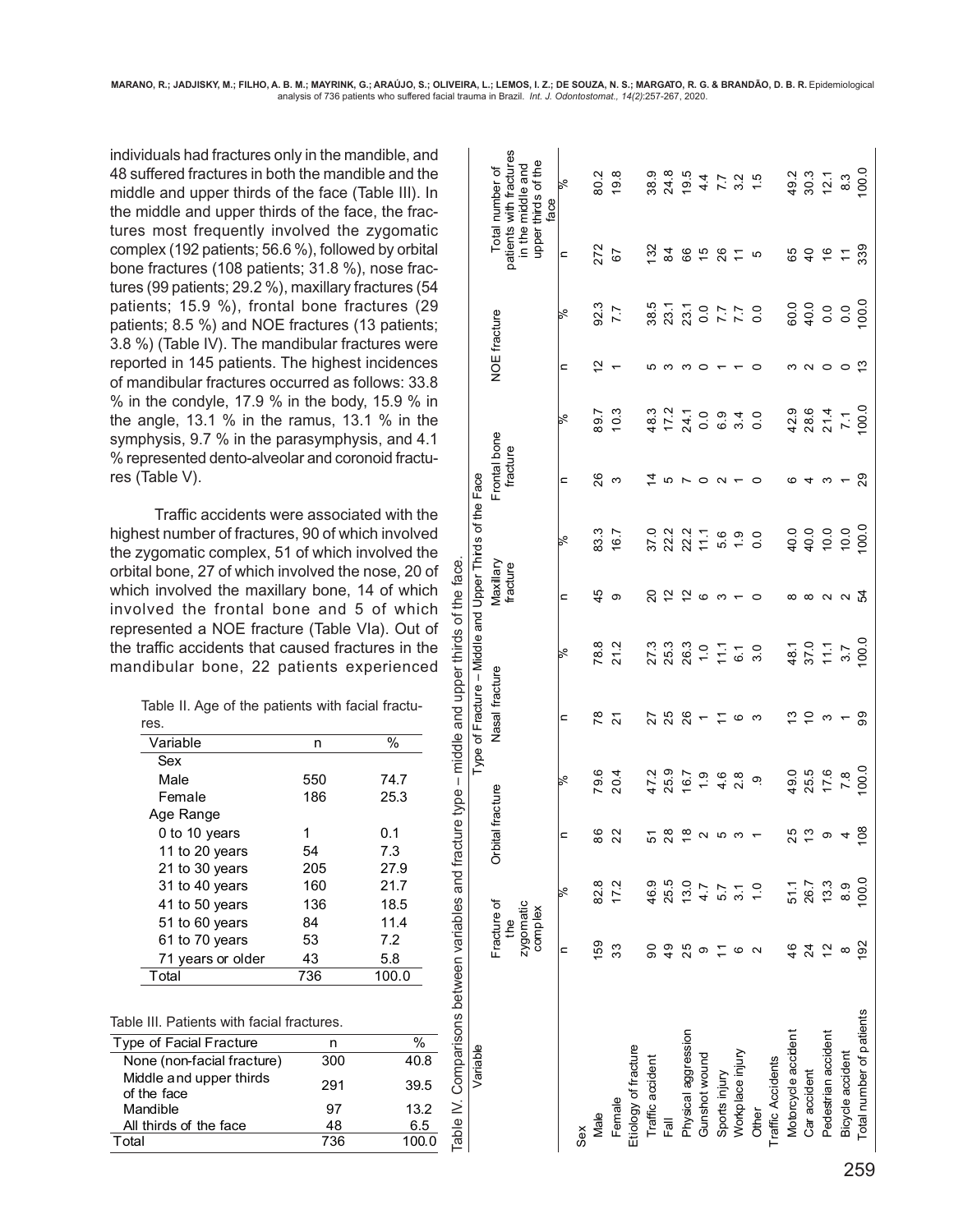| DO Table V. Comparisons between variables and fracture type – Mandible.<br>○ |                 |                      |                |                             |    |                              |                   |                   | Type of Fracture - Mandible |                       |              |                             |              |                                |        |                      |              |       |           |                                                             |
|------------------------------------------------------------------------------|-----------------|----------------------|----------------|-----------------------------|----|------------------------------|-------------------|-------------------|-----------------------------|-----------------------|--------------|-----------------------------|--------------|--------------------------------|--------|----------------------|--------------|-------|-----------|-------------------------------------------------------------|
| Variables                                                                    |                 | Condylar<br>fracture |                | body fracture<br>Mandibular |    | angle fracture<br>Mandibular |                   | Ramus<br>fracture |                             | Symphysis<br>fracture |              | Parasymphy si<br>s fracture |              | fracture<br>Dento-<br>alveolar |        | Coronoid<br>fracture |              | Other |           | Total number of<br>patients with<br>mandibular<br>fractures |
|                                                                              | $\epsilon$      | ್ಡೆ                  | $\subset$      | ಸಿ                          | c  | వ్                           | c                 | వ్                | c                           | ళ                     | $\mathbf{r}$ | ಸಿ                          | $\mathbf{r}$ | ್ಡೆ                            | c      | వ్                   | $\mathbf{C}$ | ್ಡೆ   | $\subset$ | $\aleph$                                                    |
| Sex                                                                          |                 |                      |                |                             |    |                              |                   |                   |                             |                       |              |                             |              |                                |        |                      |              |       |           |                                                             |
| Male                                                                         | $\overline{40}$ | 81.6                 | 23             | 88.5                        | ಸ  | 91.3                         | $\frac{6}{5}$     | 84.2              | $\frac{6}{5}$               | 84.2                  | 4            | 100.0                       | ო            | 50.0                           | d      | $66$ .               | $_{20}$      | 83.3  | 124       | 85.5                                                        |
| Female                                                                       | თ               | 18.4                 | S              | 11.5                        | 2  | 8.7                          | S                 | 15.8              | S                           | 15.8                  | $\circ$      | $\overline{0}$ .            | ო            | 50.0                           | $\sim$ | 33.3                 | 4            | 16.7  | ಸ         | 14.5                                                        |
| Etiology of fracture                                                         |                 |                      |                |                             |    |                              |                   |                   |                             |                       |              |                             |              |                                |        |                      |              |       |           |                                                             |
| Traffic accident                                                             | 22              | 44.9                 | $\overline{c}$ | 38.5                        |    | 30.4                         |                   | 36.8              | $\infty$                    | 42.1                  | 5            | 35.7                        |              | 66.7                           | c      | 0.0                  | $\sigma$     | 37.5  | 55        | 37.9                                                        |
| Fall                                                                         | $\frac{3}{2}$   | 26.5                 | 4              | 15.4                        |    | 8.7                          |                   | 10.5              |                             | 5.3                   | $\sim$       | 14.3                        | c            | 0.0                            | c      | $\overline{0}$ .     | ო            | 12.5  | 22        | 15.2                                                        |
| Physical aggression                                                          | 6               | 12.2                 | 2              | 7.7                         | G  | 26.1                         |                   | 21.1              | 5                           | 26.3                  |              | 28.6                        |              | 16.7                           | ∞      | 50.0                 | ო            | 12.5  | 27        | 18.6                                                        |
| Gunshot wound                                                                | 5               | 10.2                 | ${}^{\circ}$   | 30.8                        |    | 13.0                         | 5                 | 26.3              |                             | 21.1                  |              | $\overline{71}$             |              | $\overline{0}$ .               | m      | 50.0                 | G            | 25.0  | 26        | 17.9                                                        |
| Sports injury                                                                | ო               | 6.1                  | 2              | 7.7                         |    | 8.7                          |                   | 5.3               |                             | $\overline{0}$        |              | $\overline{11}$             |              | $\overline{0}$ .               |        | $\overline{0}$ .     | $\circ$      | 0.0   | ဖ         | 4.1                                                         |
| Workplace injury                                                             | $\circ$         | 0.0                  | $\circ$        | $\overline{0}$              | c  | 0.0                          | 0                 | 0.0               |                             | 5.3                   |              | 7.1                         | c            | $\overline{0}$ .               | 0      | $\overline{0}$ .     |              | 4.2   | ო         | $\frac{1}{2}$                                               |
| Other                                                                        | $\circ$         | $\overline{0}$       | 0              | $\overline{0}$              | ω  | 13.0                         | c                 | $\overline{0}$    | c                           | $\overline{0}$        | c            | $\overline{0}$              |              | 16.7                           | c      | $\overline{0}$       | $\sim$       | 8.3   | ဖ         | $\frac{1}{4}$                                               |
| Traffic Accidents                                                            |                 |                      |                |                             |    |                              |                   |                   |                             |                       |              |                             |              |                                |        |                      |              |       |           |                                                             |
| Motorcycle accident                                                          | 13              | 59.1                 | 5              | 50.0                        | 5  | 71.4                         |                   | 28.6              | G                           | 75.0                  | $\sim$       | 40.0                        |              | 50.0                           | c      | 0.0                  | ო            | 33.3  | 28        | 50.9                                                        |
| Car accident                                                                 | 4               | 18.2                 |                | 40.0                        |    | 14.3                         |                   | 28.6              | c                           | 0.0                   | $\sim$       | 40.0                        |              | 50.0                           | c      | $\overline{0}$ .     | $\circ$      | 66.7  | 17        | 30.9                                                        |
| Pedestrian accident                                                          | $\sim$          | $\overline{9}$ .     |                | 10.0                        |    | 14.3                         |                   | 14.3              |                             | 12.5                  |              | 20.0                        | 0            | 0.0                            |        | 0.0                  | o            | 0.0   | ဖ         | 10.9                                                        |
| Bicycle accident                                                             | S               | 13.6                 | $\circ$        | 0.0                         |    | 0.0                          | $\mathbf{\Omega}$ | 28.6              |                             | 12.5                  | ⊂            | $\overline{0}$              | $\circ$      | 0.0                            | 0      | 0.0                  | $\circ$      | 0.0   | 4         | 7.3                                                         |
| Total number of patients                                                     | 49              | 100.0                | 26             | 100.0                       | 23 | 100.0                        | é,                | 100.0             | é,                          | 100.0                 | 4            | 100.0                       | ဖ            | 100.0                          | ဖ      | 100.0                | 24           | 100.0 | 145       | 100.0                                                       |

condyle fractures, 10 experienced mandibular body fractures, 8 experienced fractures of the symphysis, 7 experienced angle and ramus fractures, 5 experienced fractures of the parasymphysis, and 4 experienced dentoalveolar fractures. When the types of traffic accidents were considered, motorcycle accidents were the most common type to be associated with a fracture in both groups, followed by car accidents, bicycle accidents, and accidents in which the patient was run over. However, when patients were separated by *sex*, car accidents were found to be more prevalent among women than motorcycle accidents (Tables VIa and VIb).

Falls (24.8 %), physical aggression (19.5 %), sports injuries (7.7 %), gunshot wounds (4.4 %), and workplace injuries (3.2 %) were the other etiologies reported to involve the middle and upper thirds of the face (Table IV). As for the etiologies of fractures involving the mandibular bone, physical aggression was the most common (18.6 %), followed by gunshot wounds (17.9 %), falls (15.2 %), and sports injuries (4.1 %).

In this study, 99 patients (13.4 %) were under the influence of drugs or alcohol. Of these patients, 38 (42.4 %) were injured in traffic accidents, 31 (37.9 %) had experienced falls, and 15 (12.1 %) had experienced physical aggression (Table VII).

When type of treatment was considered, 437 patients received a conservative treatment and 299 received a surgical treatment. When the type of treatment was separated by group, 43.1 % received a conservative treatment in middle and upper thirds of the face, while 56.9 % received a surgical treatment. In the mandible group, these numbers were 24.8 % and 75.2 %, respectively (Tables VIIIa and VIIIb).

When complications were considered, 24 patients were reported to have experienced some type of complication in one or more of the operated sites. Of the cases with complications, 12 were cases of traffic accidents, 3 were cases of physical aggression, 2 cases each of gunshot wounds and falls, and 1 was a case of a sports injury. Infection and malocclusion were the most frequent complications (Table IX).

Table V. Comparisons between variables and fracture type - Mandible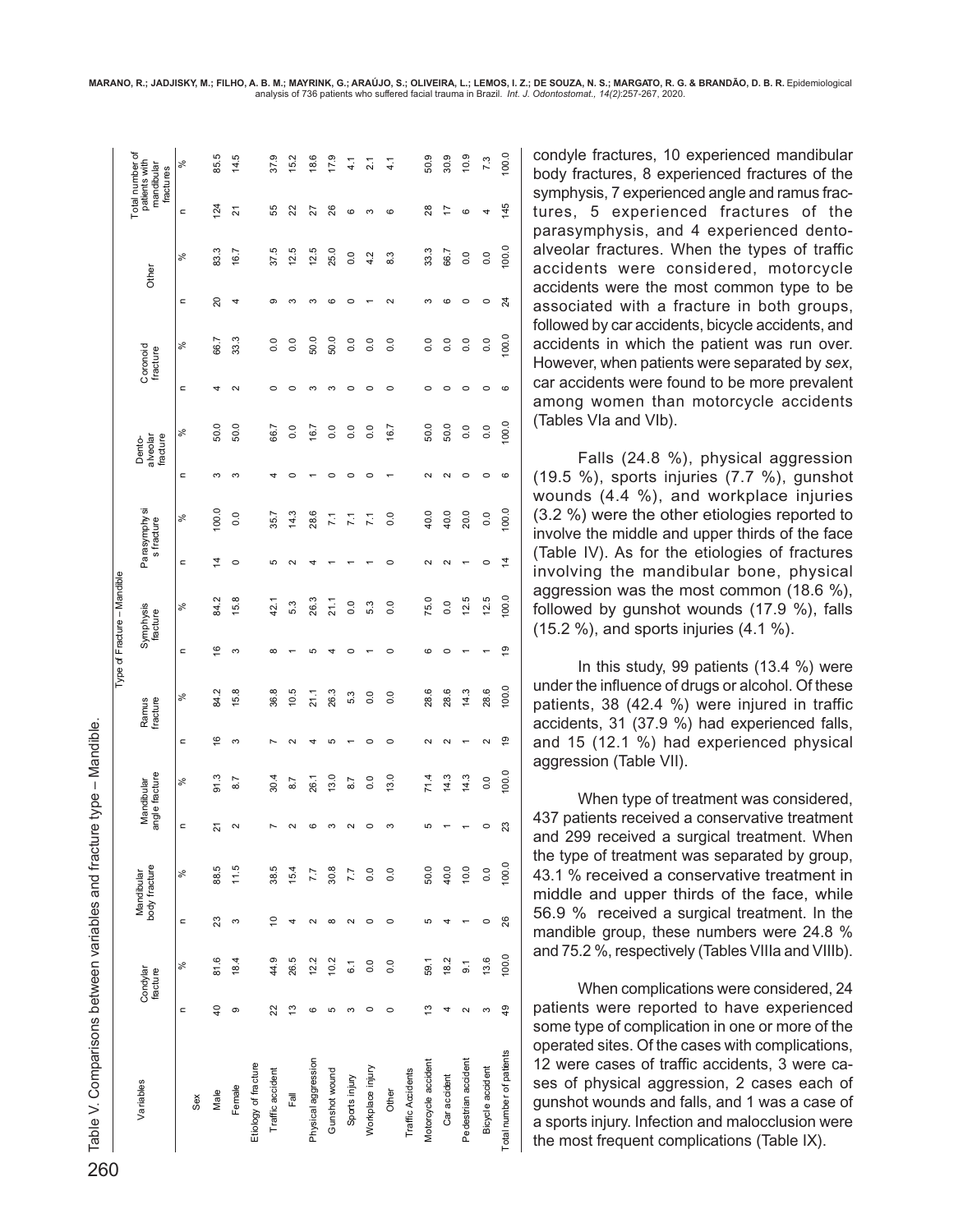| Table VI a. Traffic accidents – middle and upper thirds of the face.<br>Variable |                            |       |                                            |                            |                      |                              |                       | Type of Fracture - Middle and Upper Thirds of the Face |                          |                             |                      |                            |                                                   |                                |                          |                      |                                                                                                      |       |                     |                                                                |
|----------------------------------------------------------------------------------|----------------------------|-------|--------------------------------------------|----------------------------|----------------------|------------------------------|-----------------------|--------------------------------------------------------|--------------------------|-----------------------------|----------------------|----------------------------|---------------------------------------------------|--------------------------------|--------------------------|----------------------|------------------------------------------------------------------------------------------------------|-------|---------------------|----------------------------------------------------------------|
|                                                                                  |                            |       | Fracture of<br>zygomatic<br>complex<br>the |                            | fracture<br>Orbital  |                              |                       | fracture<br>Nasal                                      |                          | Maxillary<br>fracture       |                      |                            | Frontal bone<br>fracture                          |                                | NOE fracture             |                      | with fractures<br>Total number<br>in the middle<br>thirds of the<br>of patients<br>and upper<br>face |       |                     |                                                                |
|                                                                                  |                            |       | $\mathbf{r}$                               | ৯খ                         | c                    | $\approx$                    | $\mathbf{r}$          |                                                        | $\approx$                | $\mathbf{r}$                | $\approx$            | $\mathbf{r}$               | $\approx$                                         | c                              | ∣%                       |                      | $\mathbf{a}$                                                                                         | ∣≫    |                     |                                                                |
| Sex                                                                              |                            |       |                                            |                            |                      |                              |                       |                                                        |                          |                             |                      |                            |                                                   |                                |                          |                      |                                                                                                      |       |                     |                                                                |
| Male                                                                             |                            |       | 159                                        | ∞ ⊶<br>$\frac{2}{17}$      | 86                   | 79.6<br>20.4                 | 78                    |                                                        | 78.8                     | 45                          | 83.3                 | 26                         | 89.7                                              | 51                             | 92.3                     |                      | 272                                                                                                  | 80.2  |                     |                                                                |
| Female                                                                           |                            |       | 33                                         |                            | 22                   |                              | $\tilde{\bm{\alpha}}$ |                                                        | 21.2                     | ၜ                           | 16.7                 | S                          | 10.3                                              | $\overline{ }$                 | 7.7                      |                      | 67                                                                                                   | 19.8  |                     |                                                                |
| Traffic Accidents                                                                |                            |       |                                            |                            |                      |                              |                       |                                                        |                          |                             |                      |                            |                                                   |                                |                          |                      |                                                                                                      |       |                     |                                                                |
| Motorcycle accident                                                              |                            |       | 46                                         |                            |                      |                              |                       |                                                        | 48.1                     |                             | 40.0                 |                            |                                                   |                                | 60.0                     |                      |                                                                                                      | 49.2  |                     |                                                                |
| Car accident                                                                     |                            |       | 24                                         | 51.1<br>26.7<br>13.3       | <b>25</b><br>13      | $49.5$<br>$75.5$<br>$7.6$    | $\frac{1}{2}$         |                                                        | 37.0                     | ∞ ∞ ∾ ∾ 꾾                   | 40.0                 | $\circ$ 4 $\circ$ 4        | 42.9<br>28.6                                      | <b>000000</b>                  | 40.0                     |                      | 65<br>40                                                                                             | 30.3  |                     |                                                                |
| Pedestrian accident                                                              |                            |       | $\tilde{c}$                                |                            | $\sigma$ 4           |                              | S                     |                                                        | 11.1                     |                             | 10.0                 |                            | 21.4                                              |                                | 0.0                      |                      | $\frac{6}{5}$                                                                                        | 12.1  |                     |                                                                |
| Bicycle accident                                                                 |                            |       | $\infty$                                   | 8.9                        |                      | 7.8                          | $\overline{ }$        |                                                        | 3.7                      |                             | 10.0                 |                            | 71                                                |                                | $\overline{0}$           |                      | $\overline{r}$                                                                                       | 8.3   |                     |                                                                |
| Total number of patients                                                         |                            |       | 192                                        | 100.0                      | 108                  | 100.0                        | 99                    |                                                        | 100.0                    |                             | 100.0                | 29                         | 100.0                                             | ုပ္                            | 100.0                    |                      | 339                                                                                                  | 100.0 |                     |                                                                |
| Variable                                                                         |                            |       |                                            |                            |                      |                              |                       |                                                        |                          | Type of Fracture - Mandible |                      |                            |                                                   |                                |                          |                      |                                                                                                      |       |                     |                                                                |
|                                                                                  | Condylar<br>fracture       |       |                                            | Mandibuar<br>body fracture |                      | Mandibular<br>angle fracture |                       | Ramus<br>fracture                                      |                          | Symphysis                   |                      | Parasymphysi<br>s fracture |                                                   | Dento-<br>alveolar<br>fracture |                          | Coronoid<br>fracture |                                                                                                      | Other |                     | Total number<br>of patients<br>mandibular<br>fractures<br>with |
|                                                                                  | ৯ৎ<br>$\hbox{\tt\small c}$ |       | $\hbox{\tt\small c}$                       | $\frac{5}{6}$              | $\hbox{\tt\small c}$ | ৯ৎ                           | $\hbox{\tt\small c}$  | ৯ং                                                     | $\hbox{\tt\small c}$     | ৯ং                          | $\hbox{\tt\small c}$ | ৯ং                         | $\hbox{\tt\small c}$                              | ৯ং                             | $\mathord{\text{\rm c}}$ | ৯ং                   | $\hskip1.6pt\simeq$                                                                                  | ৯ং    | $\hskip1.6pt\simeq$ | $\approx$                                                      |
| Sex                                                                              |                            |       |                                            |                            |                      |                              |                       |                                                        |                          |                             |                      |                            |                                                   |                                |                          |                      |                                                                                                      |       |                     |                                                                |
| Male                                                                             | $\overline{40}$            | 81.6  | 23                                         | 88.5                       | $\overline{2}$       | 91.3                         | $\frac{6}{5}$         | 84.2                                                   | $\frac{6}{5}$            | 84.2                        | 4                    | 100.0                      | S                                                 | 50.0                           | 4                        | 66.7                 | ର                                                                                                    | 83.3  | 124                 | 85.5                                                           |
| Female                                                                           | ၜ                          | 18.4  | S                                          | 11.5                       | $\mathbf{\Omega}$    | $\overline{8.7}$             | ო                     | 15.8                                                   | S                        | 15.8                        | $\circ$              | 0.0                        | S                                                 | 50.0                           | $\mathbf{\Omega}$        | 33.3                 | 4                                                                                                    | 16.7  | $\overline{2}$      | 14.5                                                           |
| Traffic Accidents                                                                |                            |       |                                            |                            |                      |                              |                       |                                                        |                          |                             |                      |                            |                                                   |                                |                          |                      |                                                                                                      |       |                     |                                                                |
| Motorcycle accident                                                              | 59.1<br>$\frac{3}{2}$      |       | Б                                          | 50.0                       | Б                    | 71.4                         | $\sim$                | 28.6                                                   | 6                        | 75.0                        | $\sim$               | 40.0                       | $\sim$                                            | 50.0                           | $\circ$                  | 0.0                  | ო                                                                                                    | 33.3  | 28                  | 50.9                                                           |
| Car accident                                                                     | 4                          | 18.2  | 4                                          | 40.0                       |                      | 14.3                         | $\sim$                | 28.6                                                   | $\circ$                  | 0.0                         | $\sim$               | 40.0                       | $\sim$                                            | 50.0                           | $\circ$                  | 0.0                  | ဖ                                                                                                    | 66.7  | 4                   | 30.9                                                           |
| Pedestrian accident                                                              | $\overline{9}$ .<br>$\sim$ |       | $\overline{ }$                             | 10.0                       |                      | 14.3                         | $\overline{ }$        | 14.3                                                   | $\overline{\phantom{0}}$ | 12.5                        |                      | 20.0                       | $\circ$                                           | 0.0                            | $\circ$                  | $\overline{0}$ .     | $\circ$                                                                                              | 0.0   | $\circ$             | 10.9                                                           |
| Bicycle accident                                                                 | S                          | 13.6  | $\circ$                                    | 0.0                        | $\circ$              | $\overline{0}$ .             | $\sim$                | 28.6                                                   |                          | 12.5                        | $\circ$              | 0.0                        | $\circ$                                           | 0.0                            | $\circ$                  | 0.0                  | $\circ$                                                                                              | 0.0   | 4                   | 7.3                                                            |
| Total number of patients                                                         | 49                         | 100.0 | 26                                         | 100.0                      | 23                   | 100.0                        | $\frac{6}{2}$         | 100.0                                                  | $\overline{6}$           | 100.0                       | $\ddot{4}$           | 100.0                      | $\mathbf  \, \mathbf  \, \mathbf  \, \mathbf  \,$ | 100.0                          | G                        | 100.0                | 24                                                                                                   | 100.0 | 145                 | 100.0                                                          |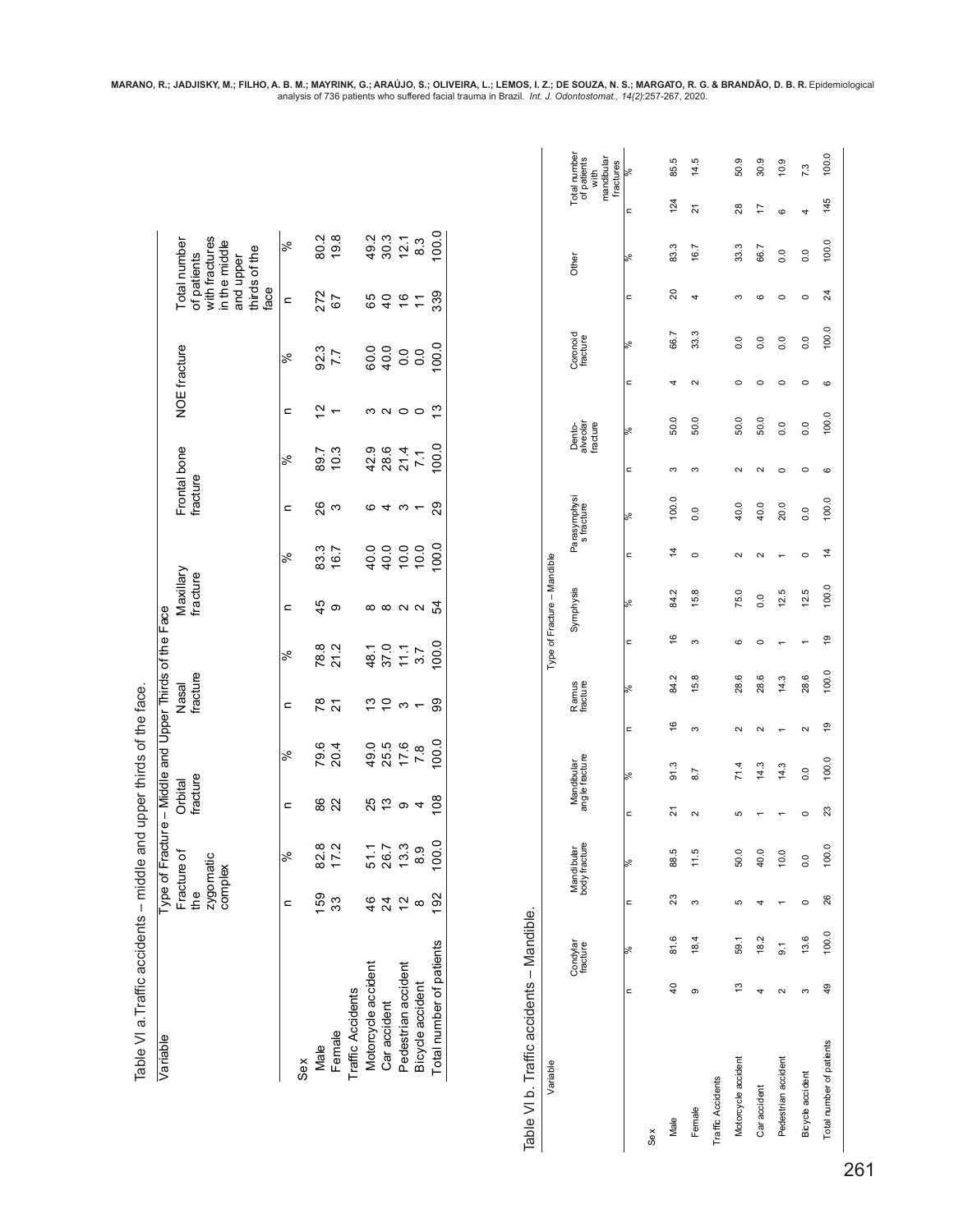| 262                                               |                                          | Variable        |                                           |                          |                   | influence of<br>Underthe<br>alcohol |                                                 | influence of drugs<br>Under the |                                                 | influence of drugs                                     | and alcohol<br>Under the                  |                       |                      | No drug use              |                |                                 | Total number of<br>patients |                    |                                                                             |                                |
|---------------------------------------------------|------------------------------------------|-----------------|-------------------------------------------|--------------------------|-------------------|-------------------------------------|-------------------------------------------------|---------------------------------|-------------------------------------------------|--------------------------------------------------------|-------------------------------------------|-----------------------|----------------------|--------------------------|----------------|---------------------------------|-----------------------------|--------------------|-----------------------------------------------------------------------------|--------------------------------|
|                                                   |                                          |                 |                                           |                          | $\mathbf{r}$      | $\%$                                | $\mathbf{r}$                                    | $\%$                            |                                                 | $\mathrel{\mathop{\mathsf{=}}}$                        | $\%$                                      |                       | $\mathord{\text{=}}$ | $\%$                     |                | $\mathord{\text{\rm c}}$        |                             | $\aleph$           |                                                                             |                                |
|                                                   | Etiology of fracture<br>Traffic accident |                 |                                           |                          |                   |                                     |                                                 | 1                               |                                                 |                                                        |                                           | 50.0                  | 210                  | $33.0$<br>$24.5$         |                | 248                             |                             | 33.7               |                                                                             |                                |
|                                                   | 高                                        |                 |                                           |                          |                   | $4784$<br>$784$<br>$784$            | $+ - 4$ 10 $+$ 1                                | 10.0                            |                                                 | <b>521122</b>                                          |                                           | $20.0$<br>10.0        | 156                  |                          |                | 187                             |                             | 2564201<br>2564201 |                                                                             |                                |
|                                                   | Physical aggression<br>Gunshot wound     |                 |                                           |                          |                   |                                     |                                                 | 40.0<br>50.0                    |                                                 |                                                        |                                           | 20.0                  | $\overline{40}$      | $7.387$<br>$7.387$       |                | 124                             |                             |                    |                                                                             |                                |
|                                                   | Sports injury                            |                 |                                           |                          |                   |                                     |                                                 | $\mathbf{I}$                    |                                                 |                                                        | $\blacksquare$                            |                       |                      |                          |                | $rac{9}{36}$                    |                             |                    |                                                                             |                                |
|                                                   | Workplace injury                         |                 |                                           |                          |                   |                                     |                                                 | $\blacksquare$                  |                                                 |                                                        | $\blacksquare$                            |                       | 24                   |                          |                | $\frac{8}{1}$                   |                             |                    |                                                                             |                                |
|                                                   | Other                                    |                 |                                           |                          |                   |                                     | $\mathbf{I}$                                    |                                 |                                                 | $\mathbf{u}$                                           |                                           |                       | $\overline{7}$       |                          |                |                                 |                             |                    |                                                                             |                                |
|                                                   | Total number of patients                 |                 |                                           |                          |                   | 0.00                                | $\overline{C}$                                  | 100.0                           |                                                 | $\overline{C}$                                         |                                           | 100.0                 | 637                  |                          | 11000          | 736                             |                             | 100.0              |                                                                             |                                |
|                                                   |                                          |                 |                                           |                          |                   |                                     |                                                 |                                 |                                                 |                                                        |                                           |                       |                      |                          |                |                                 |                             |                    |                                                                             |                                |
| Table VIII a                                      | - Type of treatment - Mandible.          |                 |                                           |                          |                   |                                     |                                                 |                                 |                                                 |                                                        |                                           |                       |                      |                          |                |                                 |                             |                    |                                                                             |                                |
| Variable                                          |                                          |                 | Type of Fracture - Mandible               |                          |                   |                                     |                                                 |                                 |                                                 |                                                        |                                           |                       |                      |                          |                |                                 |                             |                    |                                                                             |                                |
|                                                   | Condylar<br>fracture                     |                 | body fracture<br>Mandibular<br>Mandibular |                          | fracture<br>angle | Mandibular                          | Ramus<br>fracture                               |                                 |                                                 | Symphysis                                              | Para-                                     | symphysis<br>fracture | Dento-               | alveolar<br>fracture     |                | Coronoid<br>fracture            | Other                       |                    | Total number                                                                | of patients with<br>mandibular |
|                                                   |                                          | $\aleph$        |                                           |                          |                   |                                     |                                                 |                                 |                                                 |                                                        |                                           |                       |                      |                          |                |                                 |                             |                    | fractures                                                                   | $\aleph$                       |
|                                                   | $\mathbf{C}$                             |                 | $\mathbf{C}$                              | న్                       | $\mathbf{C}$      | వ్                                  | $\mathbf{C}$                                    | వ్                              | $\mathrel{\mathop{\rule{0pt}{0pt}}\mathrel{=}}$ | వ్                                                     | $\mathbf{C}$                              | వ్                    | $\mathbf{C}$         | వ్                       | $\mathbf{C}$   | వి                              | $\mathord{\text{\rm c}}$    | వ్                 | $\epsilon$                                                                  |                                |
| Female<br>Male<br>Sex                             | $\frac{1}{6}$                            | 81.6<br>18.4    | $\frac{23}{3}$                            | 88.5<br>11.5             |                   | $\frac{3}{8}$<br>$\frac{3}{8}$      | $\frac{6}{3}$                                   | 84.2<br>15.8                    | $\frac{6}{3}$                                   | 84.2<br>15.8                                           | $\stackrel{\sim}{4}$                      | $\frac{100.0}{0.0}$   | ო ო                  | 50.0<br>50.0             | 4 U            | 66.7<br>33.3                    | $\frac{1}{2}$               | 83.3<br>16.7       | $\frac{24}{21}$                                                             | 85.5<br>14.5                   |
| Conservative<br>Surgical                          | ۴                                        | 32.7            | ဖ                                         | 23.1                     | S                 | 13.0                                | 4                                               | 21.1                            | $\circ$                                         | 0.0                                                    | က                                         | 21.4                  | $\circ$              | 0.0                      | 4              | 66.7                            | $\overline{ }$              | 29.2               | 36                                                                          | 24.8                           |
| Surgical treatment<br>treatment                   |                                          | 67.3            |                                           | 76.9                     |                   | 87.0                                |                                                 | 78.9                            |                                                 |                                                        |                                           |                       |                      |                          |                |                                 |                             | 70.8               |                                                                             |                                |
| Total number of<br>patients                       | 39                                       | 100.0           | <b>26</b>                                 | 100.0                    | <b>23</b>         | 100.0                               | $\frac{6}{9}$                                   | 100.0                           | <b>e</b> e                                      | 100.0                                                  | $\stackrel{1}{\sim}$ $\stackrel{1}{\sim}$ | 78.6<br>100.0         | ဖဖ                   | 100.0                    | $\sim$ $\circ$ | 33.3<br>100.0                   | 7 Z                         | 100.0              | $109$<br>$45$                                                               | 75.2<br>100.0                  |
| Table VIII b - Type of treatment - middle and upp |                                          |                 |                                           |                          |                   | er thirds of the face.              |                                                 |                                 |                                                 |                                                        |                                           |                       |                      |                          |                |                                 |                             |                    |                                                                             |                                |
|                                                   |                                          |                 |                                           |                          |                   |                                     |                                                 |                                 |                                                 | Type of Fracture - Middle and Upper Thirds of the Face |                                           |                       |                      |                          |                |                                 |                             |                    |                                                                             |                                |
| Variable                                          |                                          |                 |                                           |                          |                   |                                     |                                                 |                                 |                                                 |                                                        |                                           |                       |                      |                          |                |                                 |                             |                    | Total number of                                                             |                                |
|                                                   |                                          | Fracture of the | zygomatic complex                         |                          | Orbital fracture  |                                     |                                                 | Nasal fracture                  |                                                 | Maxillary fracture                                     |                                           |                       |                      | Frontal bone<br>fracture |                |                                 | NOE fracture                |                    | middle and upper<br>thirds of the face<br>fractures in the<br>patients with |                                |
|                                                   | $\mathbf{C}$                             |                 | ಸಿ                                        | $\blacksquare$           |                   | ್                                   | $\mathrel{\mathop{\rule{0pt}{0pt}}\mathrel{=}}$ | ಸಿ                              |                                                 | $\mathord{\text{\rm c}}$                               | $\%$                                      |                       | $\mathbf{C}$         | ಸಿ                       |                | $\mathrel{\mathop{\mathsf{=}}}$ | ಸಿ                          |                    | $\mathsf{C}$                                                                |                                |
| Sex                                               |                                          |                 |                                           |                          |                   |                                     |                                                 |                                 |                                                 |                                                        |                                           |                       |                      |                          |                |                                 |                             |                    |                                                                             | $\aleph$                       |
| Male                                              | 159                                      |                 | 82.8                                      | 86                       |                   | 79.6                                | ಜ                                               | 78.8                            |                                                 | 45                                                     | 83.3                                      |                       | 26                   | 89.7                     |                | $\tilde{a}$                     | 92.3                        |                    | 272                                                                         | 80.2                           |
| Female                                            | 33                                       |                 | 17.2                                      | 22                       |                   | 20.4                                | $\overline{2}$                                  | 21.2                            |                                                 | ၜ                                                      | 16.7                                      |                       | S                    | 10.3                     |                | $\overline{ }$                  | 7.7                         |                    | 67                                                                          | 19.8                           |
| Surgical                                          |                                          |                 |                                           |                          |                   |                                     |                                                 |                                 |                                                 |                                                        |                                           |                       |                      |                          |                |                                 |                             |                    |                                                                             |                                |
| Conservative treatment                            | 72                                       |                 | 37.5                                      | 34                       |                   | 31.5                                | 52                                              | 52.5                            |                                                 | $\frac{6}{5}$                                          | 29.6                                      |                       | $\frac{6}{5}$        | 55.2                     |                | $\mathbf{a}$                    | 15.4                        |                    | 146                                                                         | 43.1                           |
| Surgical treatment                                | 120                                      |                 | 62.5                                      | $\overline{\mathcal{L}}$ |                   | 68.5                                | $\ddot{4}$                                      | 47.5                            |                                                 | $38\,$                                                 | 70.4                                      |                       | $\frac{1}{2}$        | 44.8                     |                | $\tilde{r}$                     | 84.6                        |                    | 193                                                                         | 56.9                           |
| Total number of patients                          | 192                                      |                 | 100.0                                     | 108                      |                   | 100.0                               | 99                                              | 100.0                           |                                                 | r2                                                     | 100.0                                     |                       | 29                   | 100.0                    |                | ုဘ                              | 100.0                       |                    | 339                                                                         | 100.0                          |

MARANO, R.; JADJISKY, M.; FILHO, A. B. M.; MAYRINK, G.; ARAUJO, S.; OLIVEIRA, L.; LEMOS, I. Z.; DE SOUZA, N. S.; MARGATO, R. G. & BRANDÃO, D. B. R. Epidemiological<br>analysis of 736 patients who suffered facial trauma in Bra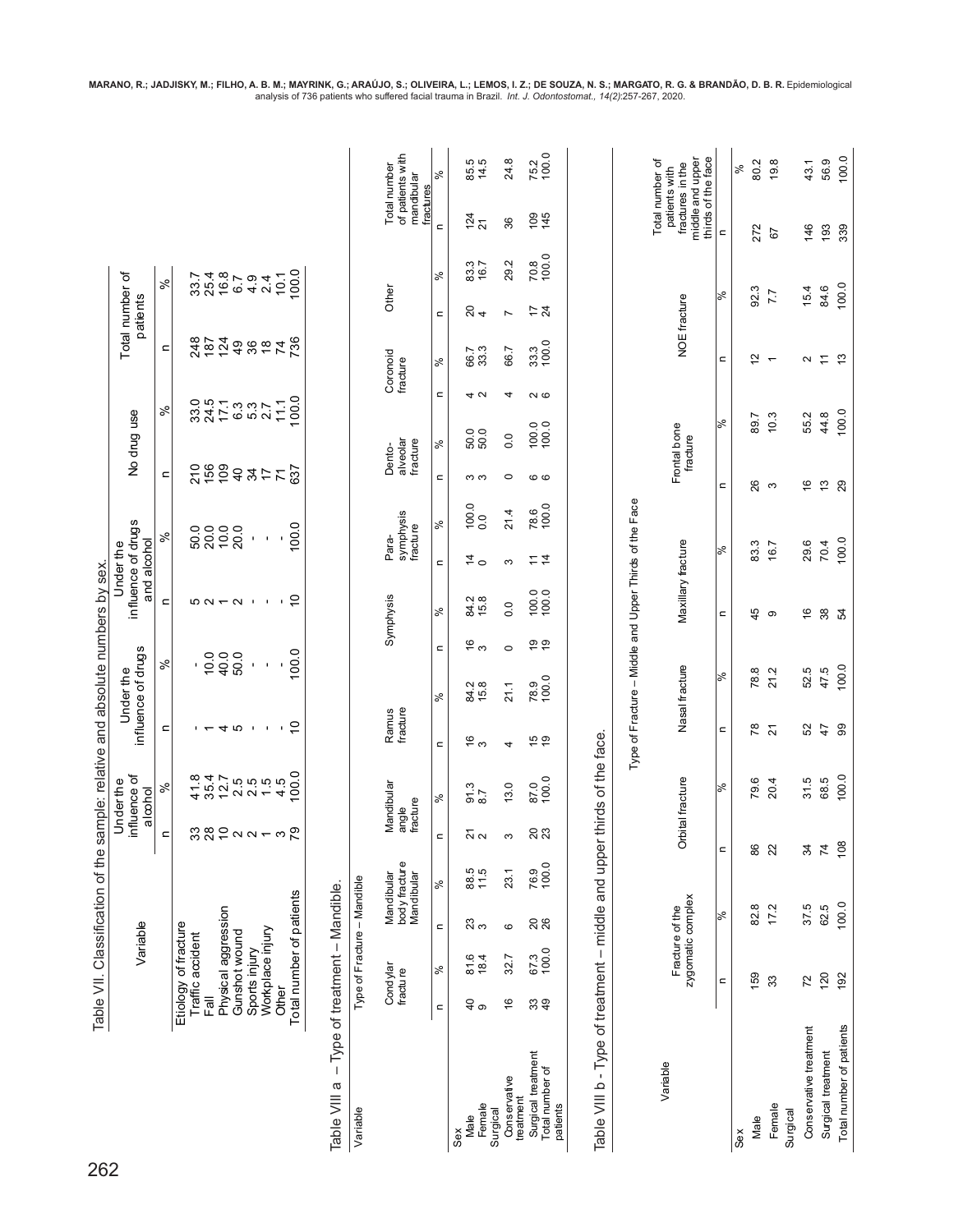|     |       |                  |       |              | Total                       |
|-----|-------|------------------|-------|--------------|-----------------------------|
| n   | $\%$  | n                | %     | n            | %                           |
|     |       |                  |       |              |                             |
| 236 | 33.1  | 12               | 50.0  | 248          | 33.7                        |
| 185 | 26.0  | 2                | 8.3   | 187          | 25.4                        |
| 121 | 17.0  | 3                | 12.5  | 124          | 16.8                        |
| 47  | 6.6   | 2                | 8.3   | 49           | 6.7                         |
| 35  | 4.9   | 1                | 4.2   | 36           | 4.9                         |
| 18  | 2.5   | 0                | .0    | 18           | 2.4                         |
| 70  | 9.8   | 4                | 16.7  | 74           | 10.1                        |
| 712 | 100.0 | 24               | 100.0 | 736          | 100.0                       |
|     |       |                  |       |              |                             |
| 108 | 45.8  | 7                | 58.3  | 115          | 46.4                        |
| 69  | 29.2  | 3                | 25.0  | 72           | 29.0                        |
| 34  | 14.4  | 2                | 16.7  | 36           | 14.5                        |
| 25  | 10.6  | 0                | .0    | 25           | 10.1                        |
| 236 | 100.0 | 12               | 100.0 | 248          | 100.0                       |
|     |       | No Complications |       | Complication | Postoperative Complications |

#### **DISCUSSION**

Epidemiological studies vary according to geographic region, population density, socioeconomic status, and regional governance, as well as by the period and the type of facility where the study was performed. A comparison of the data requires that these factors be considered (Chrcanovic *et al*.; Shankar *et al*.). Our study was performed between February 2013 and December 2017 in a trauma reference hospital in the Brazilian state of Espírito Santo. A majority (75 %) of the patients were from the city of Serra, the population of which is approximately 500,000. Though it is part of greater Vitória (the capital city of Espírito Santo State), 32 % of its residents make half of Brazil's monthly federal minimum wage or less. Serra can therefore be considered a predominantly urban and poor city. The most commonly used means of transportation are automobiles, motorcycles, and public transportation. It is also important to note that all the main municipal highways are paved and that the average speed limit is 60 km/h (https://cidades.ibge.gov.br/ brasil/es/serra/panorama).

Demographic data on maxillofacial fractures in this region indicate that there was a prevalence of men who were injured (4:1). These results are consistent with those of other studies in different countries, including the United Kingdom, New Zealand, Norway, Iran, Jordan, and India (Karyouti, 1987; Torgersen & Tornes, 1992; Down *et al*., 1995; Kieser *et al*., 2002; Ansari 2004; Bali *et al*., 2013).

In our study, almost 70 % of the patients were between 21 and 60 years of age. Many studies on

maxillofacial fractures reported the same results in relation to age (Thorn *et al*.; Down *et al*.; Kieser *et al*.; Hächl *et al*., 2002; Ansari; Al Ahmed *et al*., 2004; Brasileiro & Passeri; Shankar *et al*.; Boffano *et al*.). The most obvious explanation for this finding is that this age group is the largest economically active group, which makes people in this group more active participants in social activities, sports, and transportation, and which also makes them more susceptible to issues such as violence (Morris *et al*., 2015; Instituto Brasileiro de Geografia e Estatística, 2017).

Despite these consistencies between studies, age group is an important factor to consider. Iida *et al*. (2003) found that fractures caused by falls exhibited the highest incidence among patients older than 61 years of age; falls came in second only to traffic accidents, as was also demonstrated observed in our study. Other studies have reported falls as being the third most common cause of fractures, coming in behind physical aggression and traffic accidents; however, falls are consistently most common among older patients (Chrcanovic *et al*.; Buchanan *et al*., 2005).

In our study as well, almost 80 % of patients with facial fractures caused by falls were older than 60 years of age. This leads us to affirm that, regardless of location, falls as an etiological factor are more highly correlated with age-related fragilities than with local or cultural conditions (Iida *et al*.; Chrcanovic *et al*.; Brasileiro & Passeri; Lee, 2009).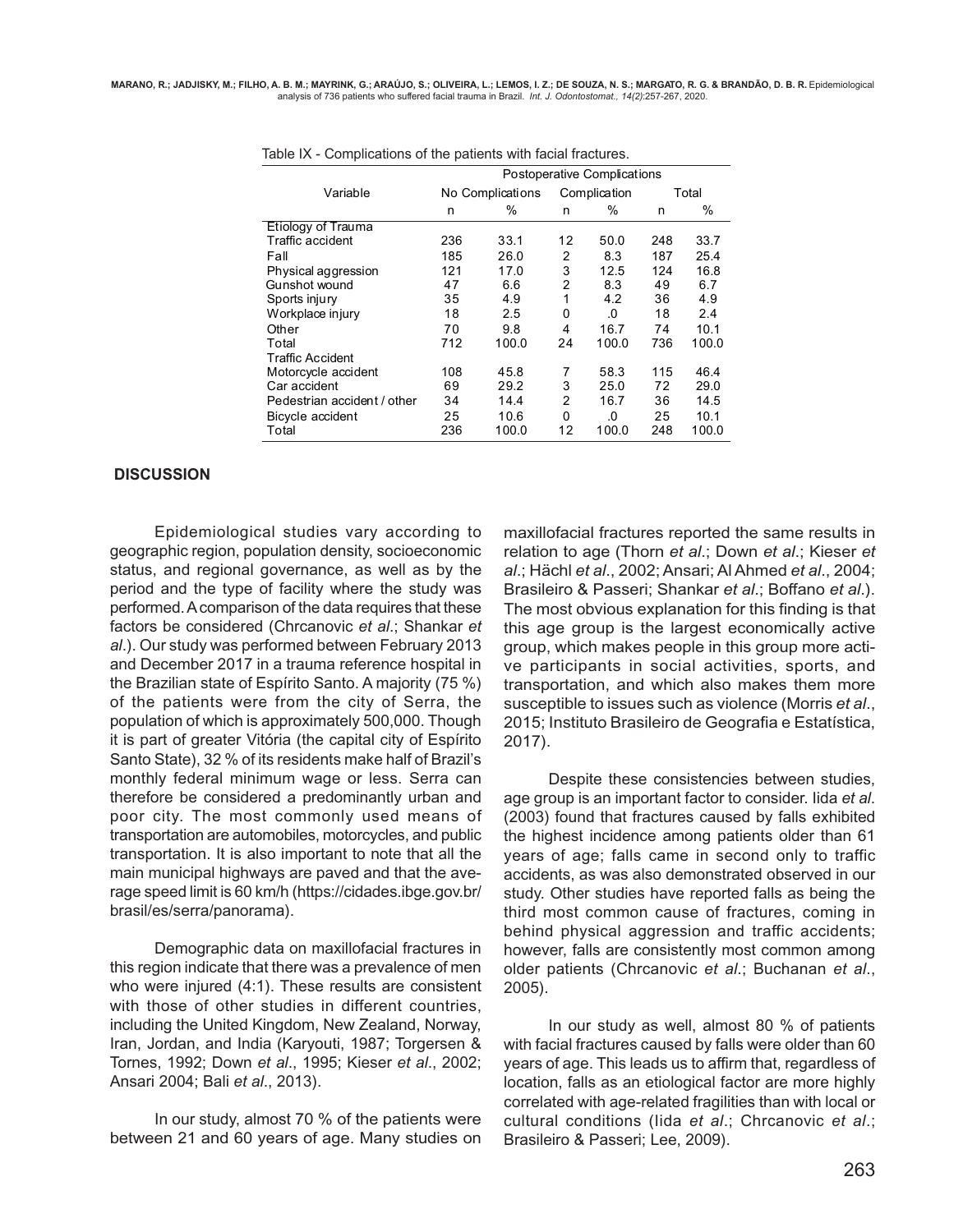When we evaluate the other etiologies, traffic accidents continue to be the main cause of facial fractures in both developed and developing countries (Oji, 1999; van Beek & Merkx, 1999; Iida *et al*.; Ansari).

Although, recently many changes have been made in traffic laws in many countries, including the introduction of safety equipment (helmets and seat belts), increased traffic control, stricter punishments for traffic law violations, and increased awareness campaigns by government agencies aiming to reduce traffic accidents, traffic still remains a major cause of maxillofacial fractures (Fasola *et al*., 2003). Our results were consistent with those of other studies in that traffic accidents were the most prevalent cause of facial fractures regardless of *sex*, affecting 279 patients (38 %).

Within the category of traffic accidents, automobile and motorcycle accidents had substantially higher rates of fractures when compared to cycling accidents and pedestrian-related accidents, a finding which has also been reported in other studies. This finding can be explained by the fact that motorcycles are more affordable than cars in Brazil—according to Brazil's National Association of Motor Vehicle Manufacturers (ANFAVEA), the cost of buying a car in Brazil is almost double that of other countries, including the United States. This factor is combined with the fact that almost 80 % of the patients in this study come from regions with a low per capita income (2.6 times the Brazilian federal monthly minimum wage or lower), which means that motorcycles are often the more accessible option (Instituto Brasileiro de Geografia e Estatística).

However, it is important to report that, when patients are separated by *sex*, there is a numerical inversion between motorcycle accidents and automobile accidents, with male patients being more prevalent in motorcycle accidents and female patients being more prevalent in car accidents. The ratio of male to female motorcycle riders and car drivers is also relevant. In the case of motorcycles, men drive them at a 3:1 ratio, while in the case of cars, men drive them at a ratio of 2:1. This difference may explain why the rate of facial fractures associated with motorcycle accidents is higher than the rate associated with cars among male patients.

Physical aggression was found to be the third most common cause of facial fractures, behind traffic accidents and falls. In a retrospective study between

2002 and 2006, Parulska *et al*. (2017) found that, in all of the years analyzed, aggression was consistently the most common cause of maxillofacial fractures. The authors argued that the age group of their study patients (18 to 25 years of age) and by their patients' drug abuse explained this finding (Parulska *et al*.). However, they did not determine whether their were any correlations between facial trauma and alcohol or drug use in their data. Schneider *et al*. (2015), also reported aggression as the most common cause of facial injuries (45 %), but in their study, they found that 70.8 % of their victims of physical aggression were under the influence of alcohol. Despite the high number of physical aggression cases in our study, this etiology was not significantly correlated with the influence of alcohol and/or drugs.

In cases of fractures associated with physical aggression, it is crucial that female patients be analyzed separately from male patients. Of the 36 female victims of physical aggression in this study, more than 80 % had suffered this aggression by men simply because they were women; these cases were considered attempted femicide. When this analysis is expanded to consider all of Brazil, data from the World Health Organization (WHO) states that the number of murders reaches 4.8 for every 100,000 women. Between 1980 and 2013, 106,093 women died because of their *sex*. Between 2003 and 2013 alone, the number of femicides recorded increased from 1,864 to 2,875 (a 54 % increase). These numbers are even more disturbing when we include the cases of attempted murder in these analyses. In December 2018 alone, more than 90,000 attempted femicides were reported in Brazil (Pan American Health Organization & World Health Organization, 2018). The UN also estimates that, every day throughout the world, 137 women are victims of murders committed by their partners, ex-husbands, or relatives, who are almost always men.

As for the location of the fractures in the middle and upper thirds of the face, the most commonly affected sites in our study were the zygomatic complex, followed by orbital bone and nose. The high incidence of these types of fractures occurs not only because of the greater anterior exposure of these structures in the face (which makes them more susceptible to trauma), but also because of the etiology of the trauma, since, in our study, traffic accidents and falls were the most common causes of fractures. When the face is projected against the site of impact in medium- and high-energy traumas, there is insufficient time for the face to be protected, and the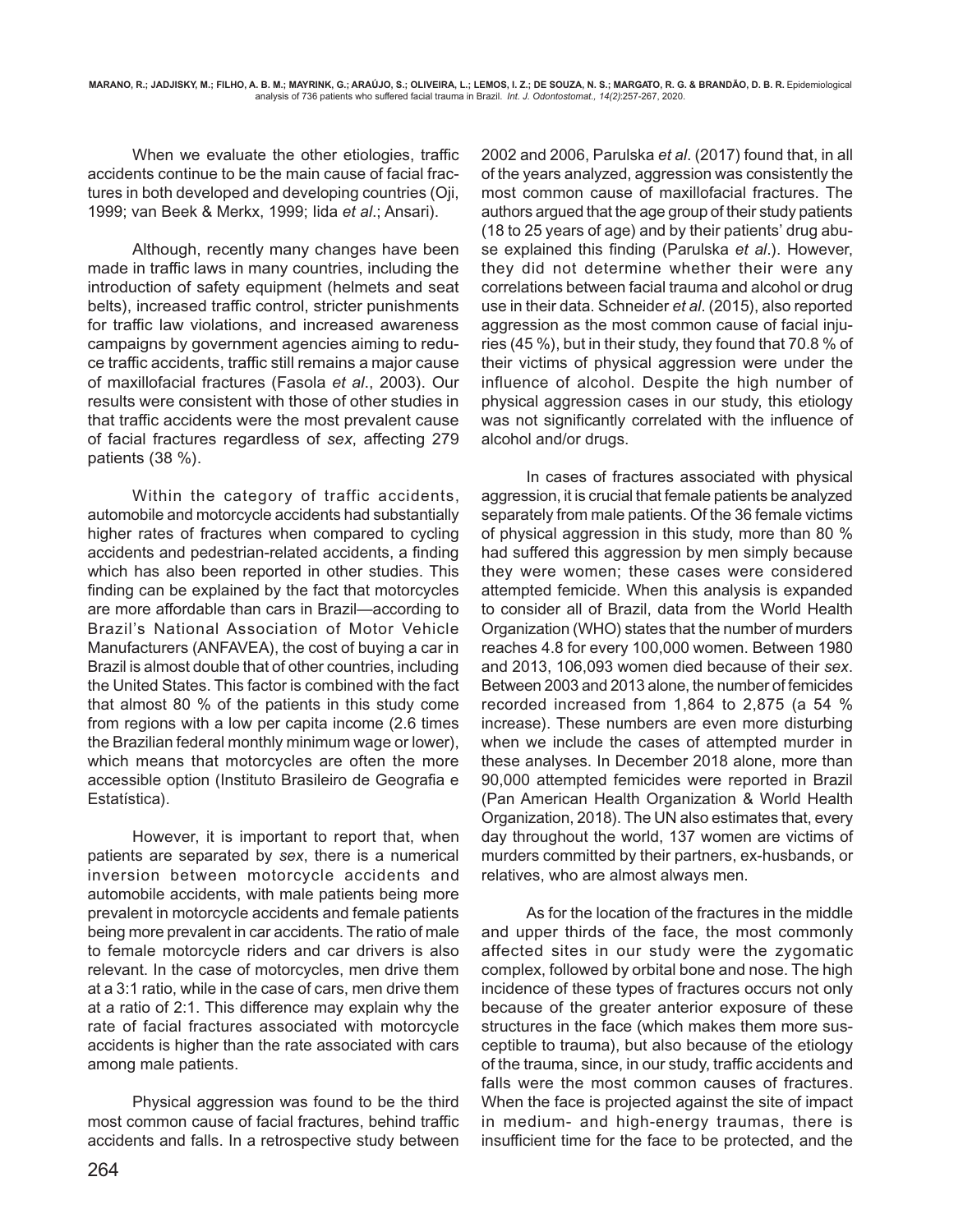first contact is therefore, most likely to be between the object in question and the anatomical regions of greater prominence, such as the zygomatic complex and the nasal bones, especially in cases of high-speed trauma (Arangio *et al*., 2014).

When we analyzed the locations of the mandibular fractures, the mandibular condyle region was found to be the site with the highest incidence, followed by the mandibular body, the mandibular angle, the symphysis, and the parasymphysis, all of which exhibited the same incidence. The literature presents different results regarding the etiology and incidence of mandibular fractures. In the study by de Andrade Filho *et al*. (2000) mandibular body fractures accounted for 28.5 %, while condyle fractures represented 26.6 %, symphysis fractures represented 19.9 %, angle fractures represented 14.2 %, dento-alveolar fractures represented 1.9 %, and coronoid process fractures represented 1.15 %. In the study by Vasconcelos *et al*. (2005) mandibular body fractures were also the most representative at 38.3 %, followed by angular fractures at 34 %, condyle fractures at 27.7 %, parasymphysis fractures at 17.7 %, and dento-alveolar fractures at 14.9 % (Montovani *et al*., 2006) also found the highest percentage of fractures in the mandibular body (30.9 %).

Condylar fractures were the most common in the study by Krause *et al*. (2004) (83.3 %), but in the 2009 study by Bormann *et al*. (2009) these fractures represented 42 % of cases. Sawasaki *et al*. (2010) reported 317 condylar fractures in 2010. Yamamoto *et al*. (2010) also found a high frequency of condylar fractures in 2010, with 64.5 % seen in victims of falls from their own height and 41.9 % in victims of falls from other heights.

Fractures involving the middle and upper thirds of the face were most commonly treated by surgery with the exception of frontal bone fractures (16 conservative vs. 13 surgical) and nasal bone fractures (52 conservative vs. 47 surgical). Although this difference is not statistically relevant, this difference can be explained by the fact that, in most cases, lowand medium-energy fractures in these bones do not generate functional or aesthetic repercussions that negatively impact the patient's quality of life (Al-Khateeb & Abdullah; Conforte *et al*., 2016).

When surgery was performed on fractures of the middle and upper thirds of the face, synthetic materials such as plates and screws were used when necessary. Mandibular fractures were mostly treated through open surgeries, particularly in regions providing tooth support. The explanations are obvious: this is an area of great occlusal load on a moving bone, which could lead to unfavorable movements (Hogg *et al*., 2000; Morris *et al*.).

The exception was in the treatment of condylar fractures, which depended on the type of fracture, as described by Loukota *et al*. (2005). All of these cases were surgically treated as a condylar or condylar neck fracture associated with at least 10 degrees of displacement and a shortening of the mandibular ramus greater than 2 mm. In a meta-analysis, Berner *et al*. (2015) conclude that, despite the difficulty in comparing closed and open treatments, open surgery has tended to present superior results relative to the closed treatment by means of maxillomandibular block, particularly in relation to laterality and mandibular protrusion. In a prospective study, Shiju *et al*. (2015) concluded that both treatments are satisfactory. However, the open treatment was significantly superior to the closed treatment in terms of the reduction of the bony fragments and the lack of mandibular deviation at maximum opening of the mouth.

The complications observed in our study were infections, malocclusion, and maladjustment, and 3.3 % of the patients with facial fractures experienced complications.

In the study by Al-Khateeb & Abdullah, the most common complications were dental fractures or avulsions, followed by substantial scarring and lost teeth in the line of fracture. Surprisingly, their rate of infection was relatively low given the high number of cases treated with open reduction; the authors reported infections in 5 cases (1.7 %).A study from Greece (Zachariades *et al*., 1993) compared rates of infection between different treatment approaches and found the highest rate in cases involving fixation with steel wire (13 %); their rate of infection in cases involving plates was 3 %, and it was 3.5 % in cases involving intermaxillary fixation. According to Brasileiro & Passeri, maxillofacial fracture complications were found in 7.4 % of the patients, a rate lower than those presented by other authors, which ranged from 11 % to 12.8 % (Parulska *et al*.). Local infections were the main type of complication in their study and occurred in 3.7 % of cases. These findings corroborate the results obtained by Torgersen & Tornes who reported a 4 % rate of infection in Norway, as well as those published by Zachariades *et al*., 3.3 % of whose patients developed infection after rigid internal fixation in Greece.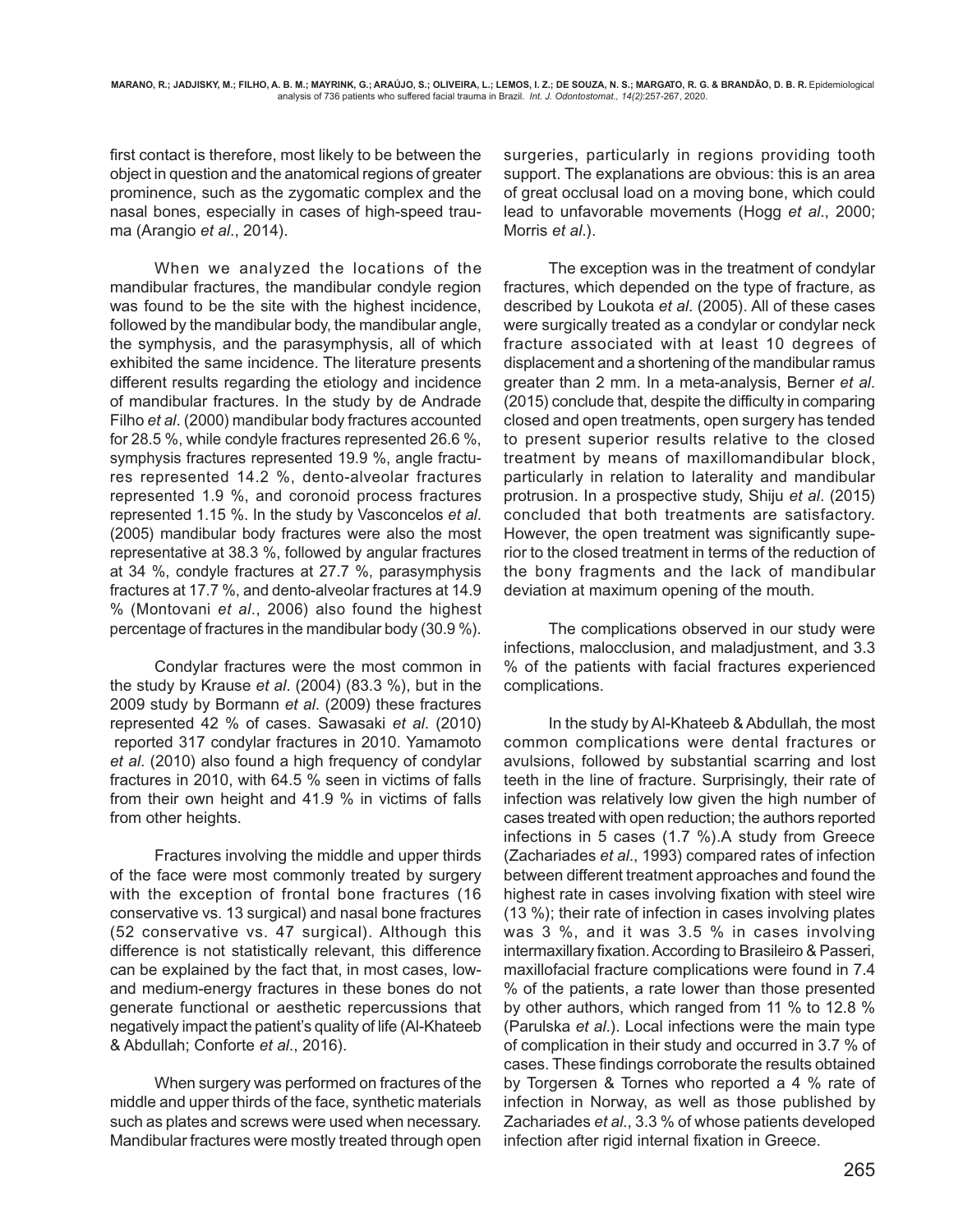Because our study was retrospective, it is limited by a lack of data in the patients' medical records. We were unable to determine any correlations between complications and the access made or the fixation material used. Despite this factor, our rates of complications were similar to those described in the other studies (Thorn *et al*.; Down *et al*.; Hogg *et al*.; Montovani *et al*.; Brasileiro & Passeri; Al-Khateeb & Abdullah; Bormann *et al*.).

The results of this study support the argument that regular epidemiological evaluations of maxillofacial fractures allow for a detailed analysis of these lesions and provide important support for the establishment of priorities in research and clinical practice, since these evaluations identify risk factors and patterns of presentation. According to these data, it seems reasonable to assume that compliance with traffic laws and continued campaigns supporting occupant protection laws should be encouraged. We also believe that stricter public policies should be put in place in order to reduce rates of physical aggression, particularly those against women. In addition, it is important to emphasize that these patients require postoperative care and assistance and should be monitored closely, particularly in cases of facial fractures treated via open reduction and rigid fixation in any region of the world.

**MARANO, R.; JADJISKY, M.; FILHO, A. B. M.; MAYRINK, G.; ARAÚJO, S.; OLIVEIRA, L.; LEMOS, I. Z.; DE SOUZA, N. S.; MARGATO, R. G. & BRANDÃO, D. B. R.** Análisis epidemiológico de 736 pacientes que sufrieron trauma facial en Brasil. *Int. J. Odontostomat., 14(2)*:257-267, 2020.

**RESUMEN:** La etiología de las fracturas faciales está directamente relacionada con el país estudiado, variando según la condición socioeconómica y cultural de la población, además del período de investigación. El objetivo del presente estudio fue evaluar las características epidemiológicas de la prevalencia, las modalidades de tratamiento y las tasas de complicaciones de las fracturas maxilofaciales en un hospital en el estado de Espírito Santo, durante un período de 5 años. Un total de 428 pacientes presentaron fractura facial, con una prevalencia de varones (436), con una edad media de 40 años. Con respecto al número de fracturas, 291 individuos sufrieron fracturas solo en el esqueleto fijo, 97 solo en la mandíbula y 48 sufrieron fracturas tanto en el esqueleto fijo como en el mandibular. El sitio anatómico predominante en las fracturas esqueléticas fijas fue el complejo cigomático (56,6 %), la órbita (31,9 %) y la nariz (29,2 %); mientras que en la mandíbula el cóndilo (33,8 %), el cuerpo (17,9 %) y el ángulo (13,1 %). La etiología frecuente fue caídas, agresión física, accidentes deportivos. En cuanto al tipo de tratamiento, en el esqueleto fijo se trataron 192 fracturas de forma conservadora y 303 mediante cirugía. Ya en la mandíbula, los números eran 43 y 143, respectivamente. Además, 24 pacientes progresaron con algún tipo de complicación en uno o más sitios operados. Cabe mencionar que las evaluaciones epidemiológicas brindan un apoyo importante en la creación de legislación en estos casos, para establecer prioridades clínicas y de investigación, debido a que se pueden identificar factores de riesgo y patrones de presentación. En consecuencia, en un intento de reducir estas tasas.

**PALABRAS CLAVE: epidemiología, lesiones faciales, huesos faciales.**

## **REFERENCES**

- Adebayo, E. T.; Ajike, O. S. & Adekeye, E. O. Analysis of the pattern of maxillofacial fractures in Kaduna, Nigeria. *Br. J. Oral Maxillofac. Surg., 41(6)*:396-400, 2003.
- Al Ahmed, H. E.; Jaber, M. A.; Fanas, S. H. A. & Karas, M. The pattern of maxillofacial fractures in Sharjah, United Arab Emirates: a review of 230 cases. *Oral Surg. Oral Med. Oral Pathol. Oral Radiol. Endod., 98(2)*:166-70, 2004.
- Al-Khateeb, T. & Abdullah, F. M. Craniomaxillofacial injuries in the United Arab Emirates: a retrospective study. *J. Oral Maxillofac. Surg., 65(6)*:1094-101, 2007.
- Ansari, M. H. Maxillofacial fractures in Hamedan Province, Iran: a retrospective study (1987-2001). *J. Craniomaxillofac. Surg., 32(1)*:28-34, 2004.
- Arangio, P.; Vellone, V.; Torre, U.; Calafati, V.; Capriotti, M. & Cascone, P. Maxillofacial fractures in the Province of Latina, Lazio, Italy: review of 400 injuries and 83 cases. *J. Craniomaxillofac. Surg., 42(5)*:583-7, 2014.
- Bali, R.; Sharma, P.; Garg, A. & Dhillon, G. A Comprehensive study on maxillofacial trauma conducted in Yamunanagar, India. *J. Inj. Violence Res., 5(2)*:108-16, 2013.
- Berner, T.; Essig, H.; Schumann, P.; Blumer, M.; Lanzer, M.; Rücker, M. & Gander, T. Closed versus open treatment of mandibular condylar process fractures: a meta-analysis of retrospective and prospective studies. *J. Craniomaxillofac. Surg., 43(8)*:1404-8, 2015.
- Boffano, P.; Kommers, S. C.; Karagozoglu, K. H. & Forouzanfar, T. Aetiology of maxillofacial fractures: a review of published studies during the last 30 years. *Br. J. Oral Maxillofac. Surg., 52(10)*:901- 6, 2014.
- Bormann, K. H.; Wild, S.; Gellrich, N. C.; Kokemüller, H.; Stühmer, C.; Schmelzeisen, R. & Schön, R. Five-year retrospective study of mandibular fractures in Freiburg, Germany: incidence, etiology, treatment, and complications. *J. Oral Maxillofac. Surg., 67(6)*:1251- 5, 2009.
- Brasileiro, B. F. & Passeri, L. A. Epidemiological analysis of maxillofacial fractures in Brazil: A 5-year prospective study. *Oral Surg. Oral Med. Oral Pathol. Oral Radiol. Endod., 102(1)*:28-34, 2006.
- Brook, I. M. & Wood, N. Aetiology and incidence of facial fractures in adults. *Int. J. Oral Surg., 12(5)*:293-8, 1983.
- Buchanan, J.; Colquhoun, A.; Friedlander, L.; Evans, S.; Whitley, B. & Thomson, M. Maxillofacial fractures at Waikato Hospital, New Zealand: 1989 to 2000. *N. Z. Med. J., 118(1217)*:U1529, 2005.
- Chrcanovic, B. R.; Freire-Maia, B.; de Souza, L. N.; de Araújo, V. O. & Abreu, M. H. N. G. Facial fractures: a 1-year retrospective study in a hospital in Belo Horizonte. *Braz. Oral Res., 18(4)*:322-8, 2004.